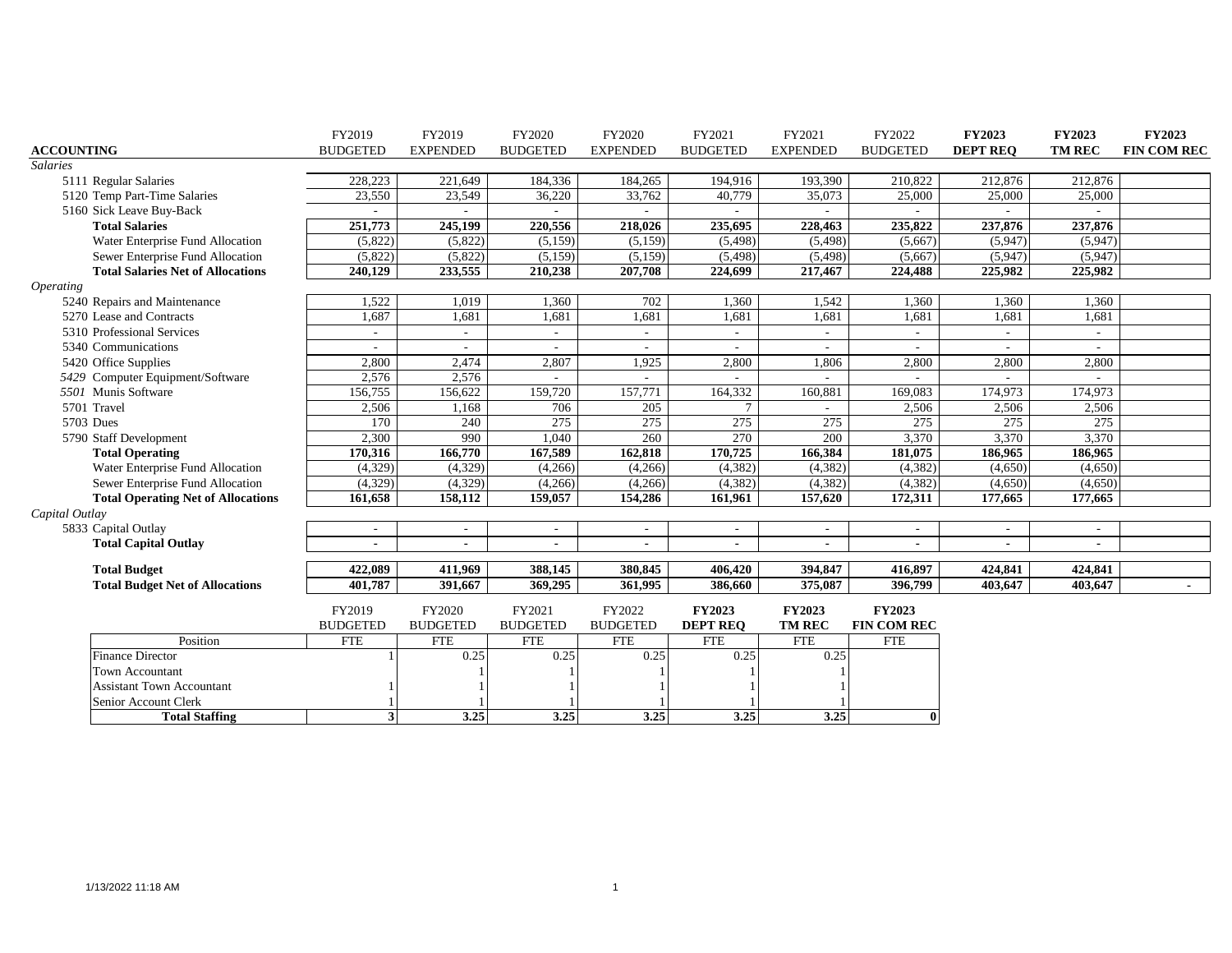### **FISCAL YEAR 2023 ACCOUNTING DEPARTMENT SALARY INFORMATION TOWN MANAGER RECOMMENDED**

# *Regular Salaries*

| <b>Name</b>                   | <b>Position</b>                             | <b>Ann. Date</b> | Grade          | <b>Step</b> | <b>Base Salary</b> | <b>Certification</b> | <b>Longevity</b> \$ | Wage Def. | <b>Total Salary</b> |
|-------------------------------|---------------------------------------------|------------------|----------------|-------------|--------------------|----------------------|---------------------|-----------|---------------------|
| Vacant                        | <b>Finance Director</b>                     | 9/12/2016        | 13             | 10          |                    |                      |                     |           |                     |
|                               |                                             |                  |                |             |                    |                      |                     |           |                     |
| Albano Rego (1732)            | Town Accountant                             | 2/9/2022         |                |             | 61,053             |                      |                     |           | 61,053              |
| Albano Rego (1732)            | Town Accountant                             | 2/9/2023         | 11             | h.          | 39,500             |                      |                     |           | 39,500              |
|                               |                                             |                  |                |             |                    |                      |                     |           |                     |
| Nicole Doyle (1357)           | <b>Assistant Accountant</b>                 | 7/1/2022         |                |             | 65,526             |                      | 000,1               |           | 66,526              |
|                               |                                             |                  |                |             |                    |                      |                     |           |                     |
|                               |                                             |                  |                |             |                    |                      |                     |           |                     |
|                               | Virginia Paiva (1576) Senior Account Clerk, | 12/10/2021       | B <sub>1</sub> |             | 19,543             |                      |                     |           | 19,543              |
|                               | Virginia Paiva (1576) Senior Account Clerk, | 12/10/2022       | B <sub>1</sub> |             | 26,254             |                      |                     |           | 26,254              |
|                               |                                             |                  |                |             |                    |                      |                     |           |                     |
|                               |                                             |                  |                |             |                    |                      |                     |           |                     |
| <b>Total Regular Salaries</b> |                                             |                  |                |             | 211,876            |                      | 1,000               |           | 212,876             |

#### *Temporary Part-Time Salaries*

| Name                                      | <b>Position</b>            | Ann. Date | Grade | <b>Step</b> | <b>Base Salary</b> | Longevity % | <b>Longevity</b> \$ | Wage Def. | <b>Total Salarv</b> |
|-------------------------------------------|----------------------------|-----------|-------|-------------|--------------------|-------------|---------------------|-----------|---------------------|
| Vacant                                    | <b>Clerical Assistance</b> |           |       |             |                    |             |                     |           |                     |
|                                           |                            |           |       |             |                    |             |                     |           |                     |
| Ron Florino                               | <b>Finance Director</b>    |           |       |             | 25,000             |             |                     |           | 25,000              |
| <b>Total Temporary Part-Time Salaries</b> |                            |           |       |             | 25,000             |             |                     |           | 25,000              |

| Name                       | <b>Position</b> | <b>Retirement Date</b> | <b>Davs</b><br># ot | $\mathbf{r}$<br>Annual Sal. | <b>Weekly Sal.</b> | Daily Sal. | m<br><b>Total Benefit</b> |
|----------------------------|-----------------|------------------------|---------------------|-----------------------------|--------------------|------------|---------------------------|
|                            |                 |                        |                     |                             |                    |            |                           |
| <b>Total Sick-Buy Back</b> |                 |                        |                     |                             |                    |            |                           |

| -<br><b>Department</b><br>Fotal |  | 36.8.<br>876 | $\sim$ $\sim$ $\sim$ | $\sim$<br>7.070 |
|---------------------------------|--|--------------|----------------------|-----------------|
|                                 |  |              |                      |                 |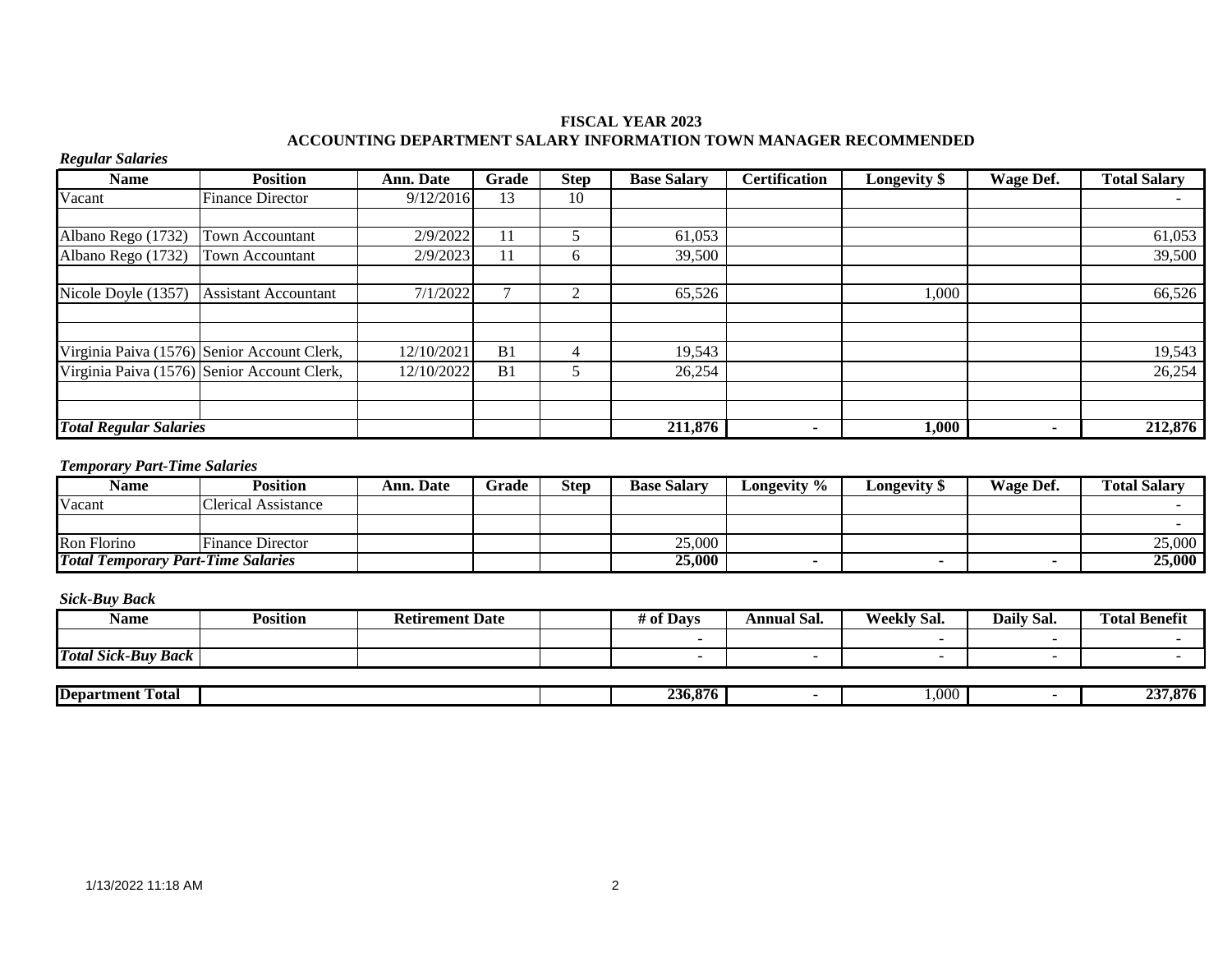### **FISCAL YEAR 2023 ACCOUNTING DEPARTMENT SALARY INFORMATION DEPARTMENT REQUEST**

# *Regular Salaries*

| <b>Name</b>                   | <b>Position</b>                             | Ann. Date  | Grade          | <b>Step</b>  | <b>Base Salary</b> | <b>Certification</b> | <b>Longevity</b> \$ | Wage Def. | <b>Total Salary</b> |
|-------------------------------|---------------------------------------------|------------|----------------|--------------|--------------------|----------------------|---------------------|-----------|---------------------|
| Vacant                        | <b>Finance Director</b>                     | 9/12/2016  | 13             | 10           |                    |                      |                     |           |                     |
|                               |                                             |            |                |              |                    |                      |                     |           |                     |
| Albano Rego (1732)            | Town Accountant                             | 2/9/2022   |                |              | 61,053             |                      |                     |           | 61,053              |
| Albano Rego (1732)            | <b>Town Accountant</b>                      | 2/9/2023   | 11             | <sub>0</sub> | 39,500             |                      |                     |           | 39,500              |
| Nicole Doyle (1357)           | <b>Assistant Accountant</b>                 | 7/1/2022   |                | ◠            | 65,526             |                      | 1,000               |           | 66,526              |
|                               |                                             |            |                |              |                    |                      |                     |           |                     |
|                               | Virginia Paiva (1576) Senior Account Clerk, | 12/10/2021 | B <sub>1</sub> |              | 19,543             |                      |                     |           | 19,543              |
|                               | Virginia Paiva (1576) Senior Account Clerk, | 12/10/2022 | B <sub>1</sub> |              | 26,254             |                      |                     |           | 26,254              |
|                               |                                             |            |                |              |                    |                      |                     |           |                     |
|                               |                                             |            |                |              |                    |                      |                     |           |                     |
| <b>Total Regular Salaries</b> |                                             |            |                |              | 211,876            | $\blacksquare$       | 1,000               |           | 212,876             |

# *Temporary Part-Time Salaries*

| <b>Name</b>                               | <b>Position</b>         | Ann. Date | Grade | <b>Step</b> | <b>Base Salary</b> | Longevity % | <b>Longevity</b> \$ | Wage Def. | <b>Total Salary</b> |
|-------------------------------------------|-------------------------|-----------|-------|-------------|--------------------|-------------|---------------------|-----------|---------------------|
| Vacant                                    | Clerical Assistance     |           |       |             |                    |             |                     |           |                     |
|                                           |                         |           |       |             |                    |             |                     |           |                     |
| Ron Florino                               | <b>Finance Director</b> |           |       |             | 25,000             |             |                     |           | 25,000              |
| <b>Total Temporary Part-Time Salaries</b> |                         |           |       |             | 25,000             |             |                     |           | 25,000              |

| Name                       | <b>Position</b> | <b>Retirement Date</b> | f Days<br># of | - -<br>Annual Sal. | <b>Weekly Sal.</b> | Daily Sal. | <b>Total Benefit</b> |
|----------------------------|-----------------|------------------------|----------------|--------------------|--------------------|------------|----------------------|
|                            |                 |                        |                |                    |                    |            |                      |
| <b>Total Sick-Buy Back</b> |                 |                        |                |                    |                    |            |                      |

| <b>Department</b><br>-<br>. otal | O.<br>$\sim$ $\sim$ $\sim$<br>76<br>**6. | .000. | . .<br>,,<br><br>-- |
|----------------------------------|------------------------------------------|-------|---------------------|
|                                  |                                          |       |                     |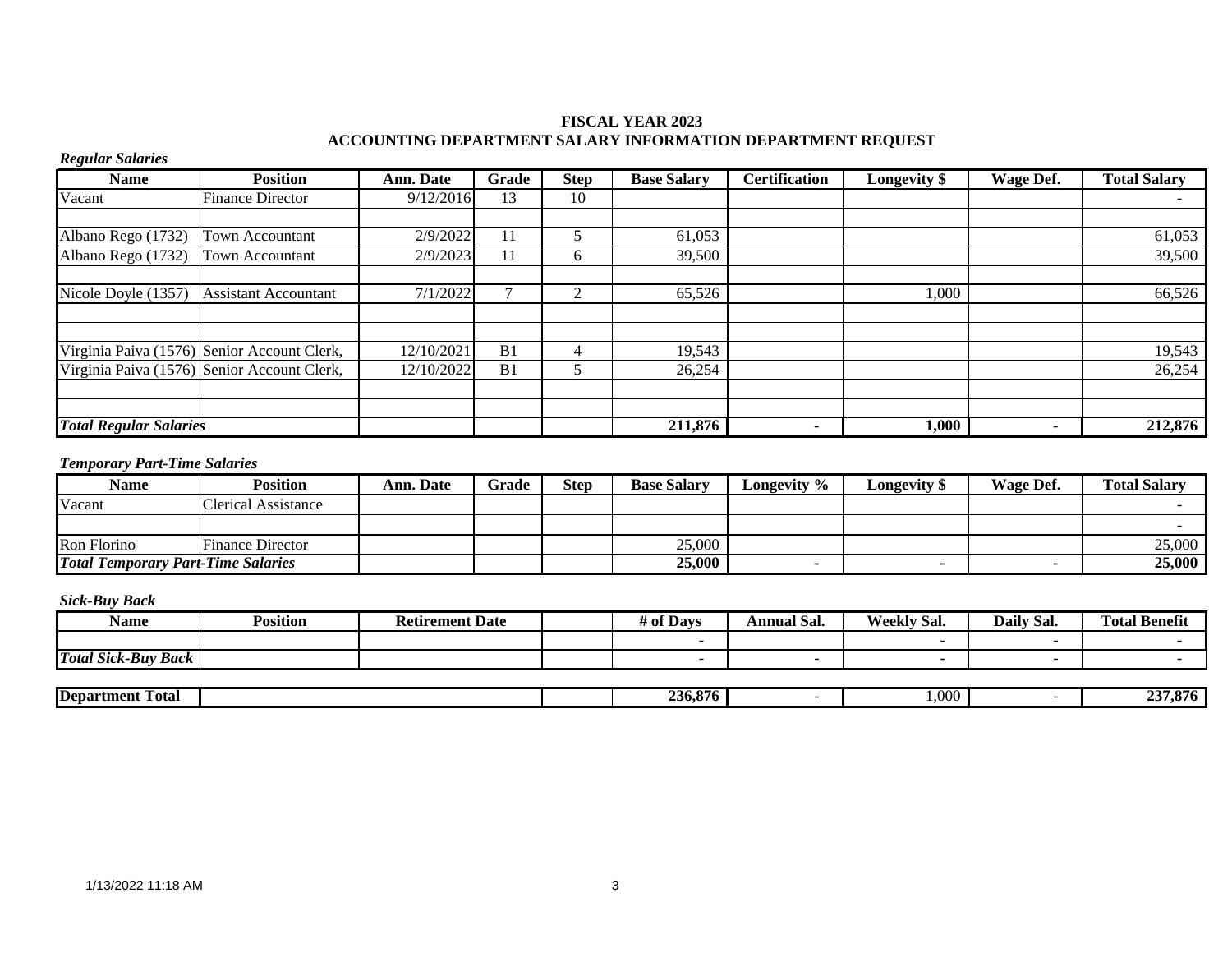### **FISCAL YEAR 2022 ACCOUNTING DEPARTMENT SALARY INFORMATION TOWN MANAGER RECOMMENDED**

# *Regular Salaries*

| <b>Name</b>                   | <b>Position</b>                             | <b>Ann. Date</b> | Grade          | <b>Step</b> | <b>Base Salary</b> | <b>Certification</b> | Longevity \$ | Wage Def. | <b>Total Salary</b> |
|-------------------------------|---------------------------------------------|------------------|----------------|-------------|--------------------|----------------------|--------------|-----------|---------------------|
| Vacant                        | <b>Finance Director</b>                     | 9/12/2016        | 13             | 10          |                    |                      |              |           |                     |
|                               |                                             |                  |                |             |                    |                      |              |           |                     |
| Pamela Alfano                 | Town Accountant                             | 1/7/2020         | 11             |             | 103,360            | 000,                 | 103          |           | 104,463             |
| Pamela Alfano                 |                                             | 8/8/2021         |                |             |                    |                      | 1,445        |           | 1,445               |
|                               |                                             |                  |                |             |                    |                      |              |           |                     |
| Nicole Doyle                  | <b>Assistant Accountant</b>                 | 1/7/2020         |                |             | 62,522             |                      | .000         |           | 63,522              |
|                               |                                             |                  |                |             |                    |                      |              |           |                     |
|                               | Virginia Paiva (23.2) Senior Account Clerk, | 12/10/2019       | B <sub>1</sub> |             | 18,224             |                      |              |           | 17,823              |
|                               | Virginia Paiva (29.0) Senior Account Clerk, | 12/10/2020       | B <sub>1</sub> |             | 24,099             |                      |              |           | 23,569              |
|                               |                                             |                  |                |             |                    |                      |              |           |                     |
| <b>Total Regular Salaries</b> |                                             |                  |                |             | 208,205            | 1,000                | 2,548        |           | 210,822             |

### *Temporary Part-Time Salaries*

| Name                                      | <b>Position</b>         | Ann. Date | Grade | <b>Step</b> | <b>Base Salary</b> | Longevity % | Longevity \$ | Wage Def. | <b>Total Salary</b> |
|-------------------------------------------|-------------------------|-----------|-------|-------------|--------------------|-------------|--------------|-----------|---------------------|
| Vacant                                    | Clerical Assistance     |           |       |             |                    |             |              |           |                     |
|                                           |                         |           |       |             |                    |             |              |           |                     |
| Ron Florino                               | <b>Finance Director</b> |           |       |             | 25,000             |             |              |           | 25,000              |
| <b>Total Temporary Part-Time Salaries</b> |                         |           |       |             | 25,000             |             |              |           | 25,000              |

| Name                       | <b>Position</b> | <b>Retirement Date</b> | # of Davs | <b>Annual Sal.</b> | <b>Weekly Sal.</b> | Daily Sal. | <b>Total Benefit</b> |
|----------------------------|-----------------|------------------------|-----------|--------------------|--------------------|------------|----------------------|
|                            |                 |                        |           |                    |                    |            |                      |
| <b>Total Sick-Buy Back</b> |                 |                        |           |                    | -                  |            |                      |
|                            |                 |                        |           |                    |                    |            |                      |

| <b>Department</b><br>`otal |  | $\sim$<br>.205 | .000. | $\Lambda$<br>$\prime$ . $\prime$<br>тı | 0.022<br>$\Delta$<br>. <i>.</i> |
|----------------------------|--|----------------|-------|----------------------------------------|---------------------------------|
|                            |  |                |       |                                        |                                 |

| <b>Department</b><br>-<br>Total |  | $\sim$<br>ററട<br>--- | .000. | $\overline{1}$<br>77 L<br>سو | $\Omega$<br>$\sim$<br>, , , , , , , |
|---------------------------------|--|----------------------|-------|------------------------------|-------------------------------------|
|                                 |  |                      |       |                              |                                     |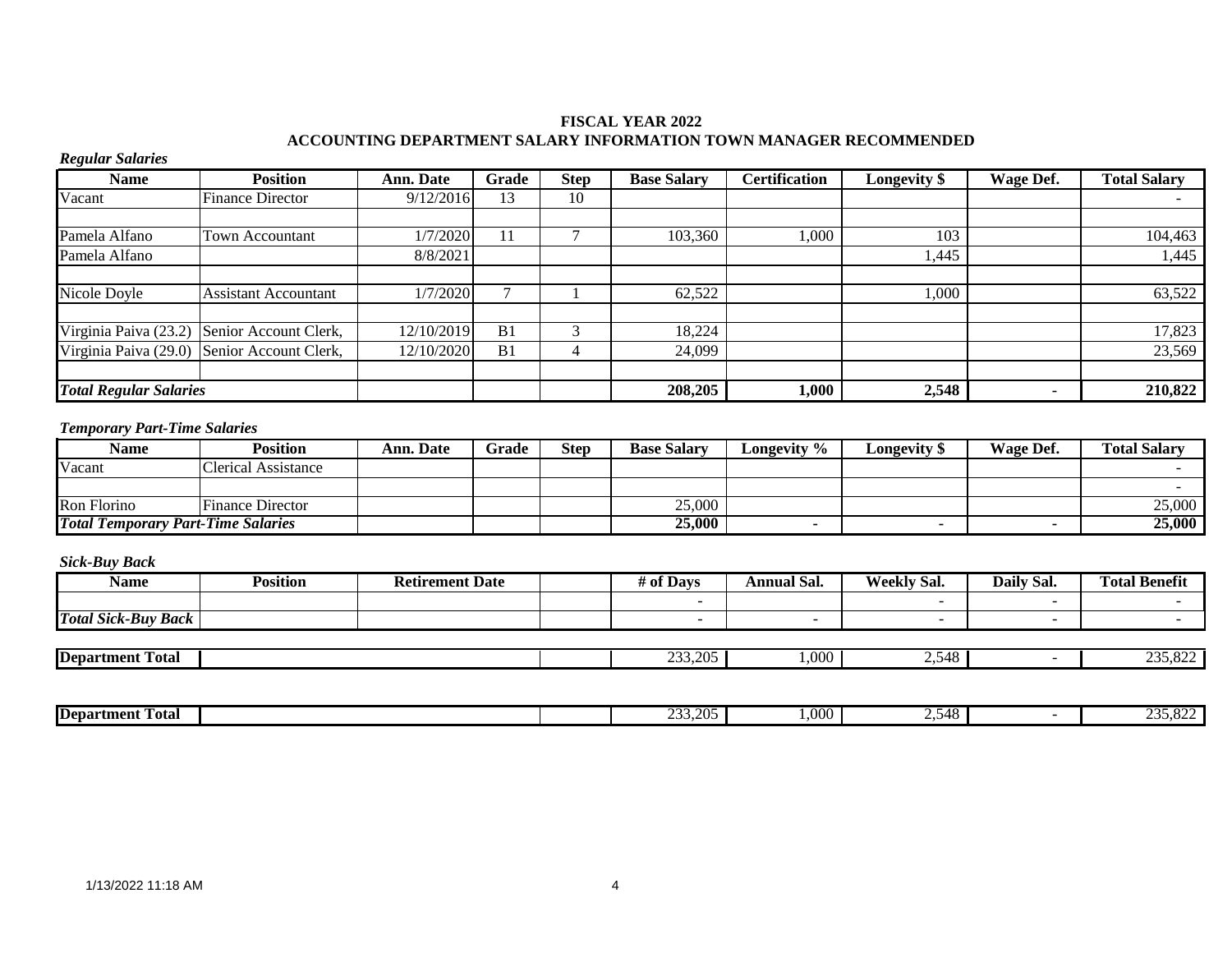### **FISCAL YEAR 2021 ACCOUNTING DEPARTMENT SALARY INFORMATION TOWN MANAGER RECOMMENDED**

# *Regular Salaries*

| <b>Name</b>                   | <b>Position</b>                             | <b>Ann. Date</b> | Grade          | <b>Step</b>  | <b>Base Salary</b> | <b>Certification</b> | <b>Longevity</b> \$ | Wage Def. | <b>Total Salary</b> |
|-------------------------------|---------------------------------------------|------------------|----------------|--------------|--------------------|----------------------|---------------------|-----------|---------------------|
| Vacant                        | <b>Finance Director</b>                     | 9/12/2016        | 13             | 10           |                    |                      |                     |           |                     |
|                               |                                             |                  |                |              |                    |                      |                     |           |                     |
| Pam Alfano (27.2)             | <b>Town Accountant</b>                      | 1/7/2020         | 10             | 8            | 49,036             | 1,000                | 1,000               |           | 51,036              |
| Pam Alfano (25.0)             | <b>Town Accountant</b>                      | 1/7/2021         | 10             | $\mathbf{Q}$ | 46,196             |                      |                     |           | 46,196              |
|                               |                                             |                  |                |              |                    |                      |                     |           |                     |
| Nicole Doyle (27.2)           | <b>Assistant Accountant</b>                 | 1/7/2020         | 6              | $\sim$       | 29,963             |                      |                     |           | 29,963              |
| Nicole Doyle (25.0)           | <b>Assistant Accountant</b>                 | 1/7/2021         | 6              |              | 28,226             |                      |                     |           | 28,226              |
| Nicole Doyle (19.4)           | <b>Assistant Accountant</b>                 | 2/16/2021        |                |              |                    |                      | 372                 |           | 372                 |
|                               | Virginia Paiva (23.2) Senior Account Clerk, | 12/10/2019       | B <sub>1</sub> |              | 16,845             |                      |                     |           | 16,845              |
|                               | Virginia Paiva (29.0) Senior Account Clerk, | 12/10/2020       | B <sub>1</sub> |              | 22,279             |                      |                     |           | 22,279              |
| <b>Subtotal</b>               |                                             |                  |                |              | 192,544            | 1,000                | 1,372               |           | 194,916             |
| <b>Total Regular Salaries</b> |                                             |                  |                |              | 192,544            | 1,000                | 1,372               |           | 194,916             |
|                               |                                             |                  |                |              |                    |                      |                     |           |                     |

### *Temporary Part-Time Salaries*

| <b>Name</b>                               | <b>Position</b>         | Ann. Date | Grade | <b>Step</b> | <b>Base Salary</b> | Longevity % | Longevity \$ | Wage Def. | <b>Total Salary</b> |
|-------------------------------------------|-------------------------|-----------|-------|-------------|--------------------|-------------|--------------|-----------|---------------------|
| Vacant                                    | Clerical Assistance     |           |       |             |                    |             |              |           |                     |
|                                           |                         |           |       |             |                    |             |              |           |                     |
| Ron Florino                               | <b>Finance Director</b> |           |       |             | 40,779             |             |              |           | 40,779              |
| <b>Total Temporary Part-Time Salaries</b> |                         |           |       |             | 40,779             |             |              |           | 40,779              |

| Name                                 | <b>Position</b> | <b>Date</b><br>Ketirement | <sup>e</sup> Davs | $\sim$<br>Annual Sal. | <b>Weekly Sal.</b> | $\sim$ $\sim$<br>Daily<br>Sal. | <b>Fotal Benefit</b><br>$\mathbf{r}$ |
|--------------------------------------|-----------------|---------------------------|-------------------|-----------------------|--------------------|--------------------------------|--------------------------------------|
|                                      |                 |                           |                   |                       |                    |                                |                                      |
| <b>Total Sick-Buy</b><br><b>Back</b> |                 |                           |                   | -                     |                    |                                |                                      |
|                                      |                 |                           |                   |                       |                    |                                |                                      |

| <b>Department</b><br>Fotal | $\sim$<br>$\sim$ | .000. | -- | $\sim$<br>. hu- |
|----------------------------|------------------|-------|----|-----------------|
|                            |                  |       |    |                 |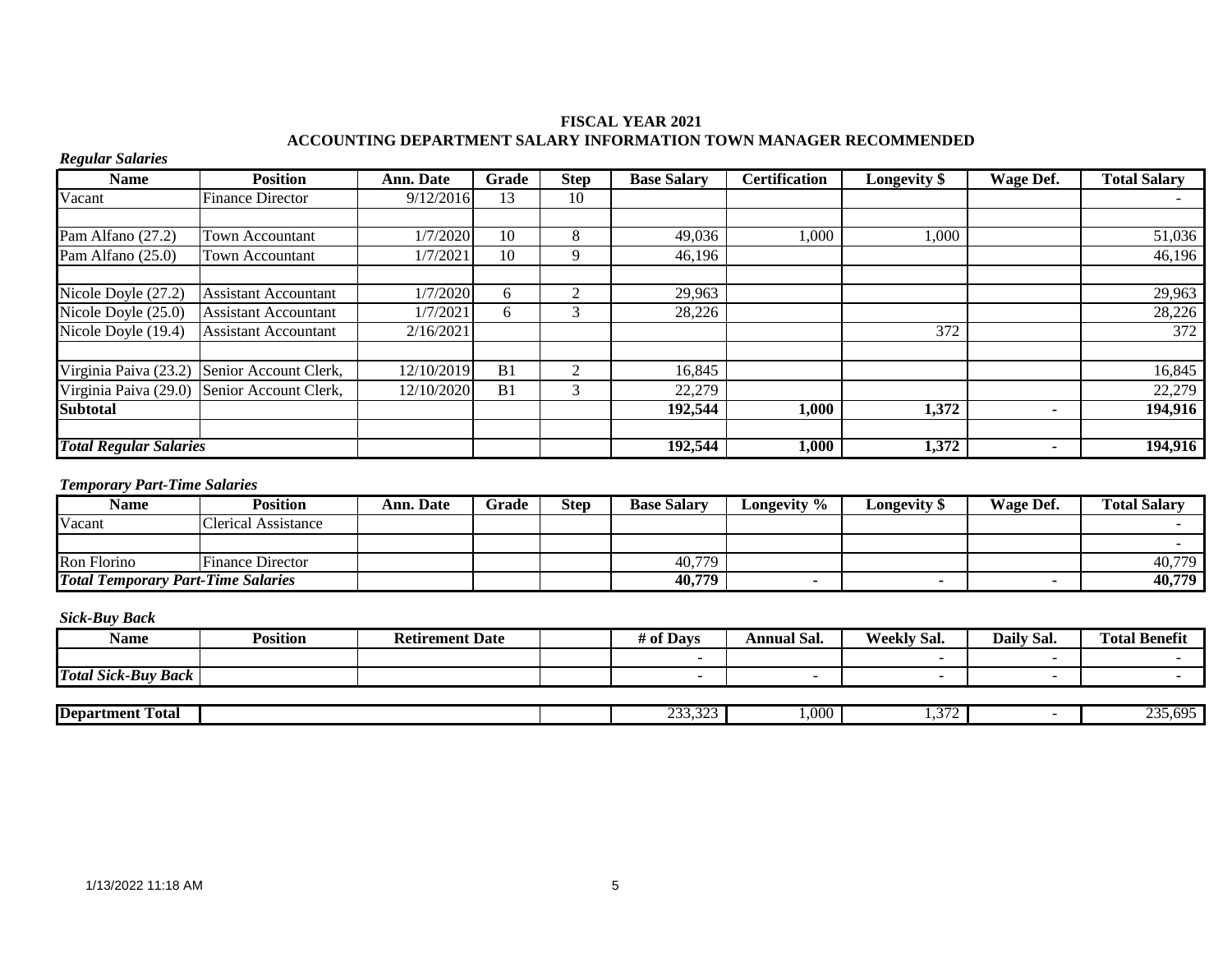# **ACCOUNTING OPERATING**

*5240 Repairs and Maintenance*

| FY2019       | FY2019                      | <b>FY2020</b>   | FY2020          | FY2021          | FY2021   | FY2022                      | <b>FY2023</b>   | <b>FY2023</b> |
|--------------|-----------------------------|-----------------|-----------------|-----------------|----------|-----------------------------|-----------------|---------------|
| BUDGETED     | <b>EXPENDED</b>             | <b>BUDGETED</b> | <b>EXPENDED</b> | <b>BUDGETED</b> | EXPENDED | <b>BUI</b><br><b>DGETED</b> | <b>DEPT REQ</b> | <b>TM REC</b> |
| 522<br>1.322 | $\bigcap$ $\bigcap$<br>しいしょ | ,360            | 700<br>/UZ      | 1,360           | 1,542    | .360                        | 1,360           | 1,360         |

|  | Annual copier maintenance | $340$ /quarter = | 1,360 | 1,360 |
|--|---------------------------|------------------|-------|-------|
|--|---------------------------|------------------|-------|-------|

 1,360 1,360 *Total 5240 Repairs and Maintenance:*

cost of copier cartridges is up due to copier having color and more expensive black cartridge first year for copier maintenance was free; now we must pay for the annual maintenance

Contract ends 7/31/2023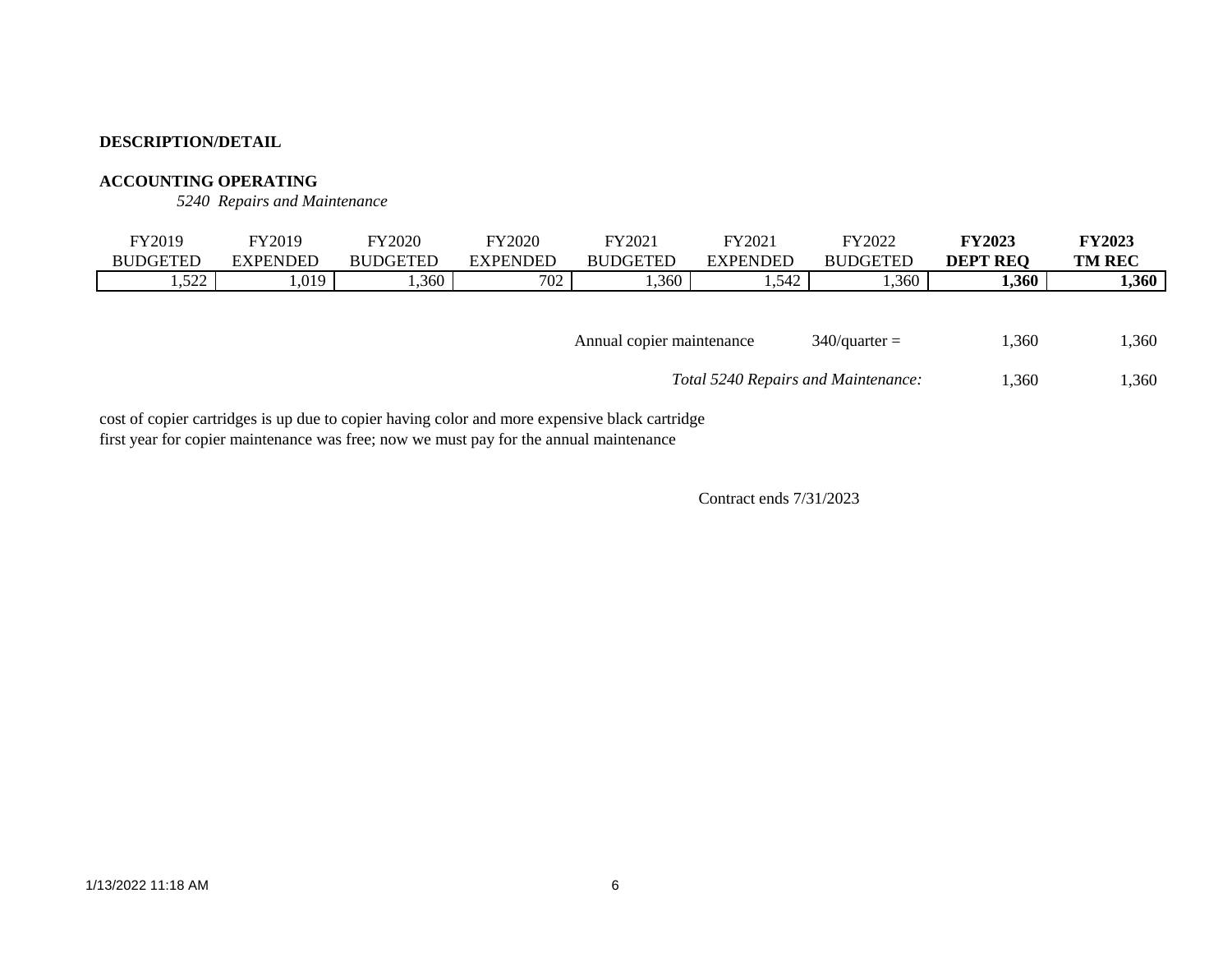### **ACCOUNTING OPERATING**

*5270 Lease and Contracts*

|                                                        | <b>TM REC</b>  | <b>DEPT</b><br>' REO | <b>BUDGETED</b> | <b>EXPENDED</b> | FY2021<br><b>BUDGETED</b> | FY2020<br>EXPENDED | Y2020<br><b>BUDGETED</b> | FY2019<br><b>EXPENDED</b> | FY2019<br><b>BUDGETED</b> |
|--------------------------------------------------------|----------------|----------------------|-----------------|-----------------|---------------------------|--------------------|--------------------------|---------------------------|---------------------------|
| .,687<br>1,681<br>,681<br>.681<br>.681<br>.681<br>.681 | 1,681<br>1,681 |                      |                 |                 |                           |                    |                          |                           |                           |
|                                                        |                |                      |                 |                 |                           |                    |                          |                           |                           |

| Ricoh lease | $140.07/m$ onth | 1,681 | 1.681 |
|-------------|-----------------|-------|-------|
|             |                 |       |       |

 1,681 1,681 *Total 5270 Leases and contracts:*

5

Contract ends 7/31/2023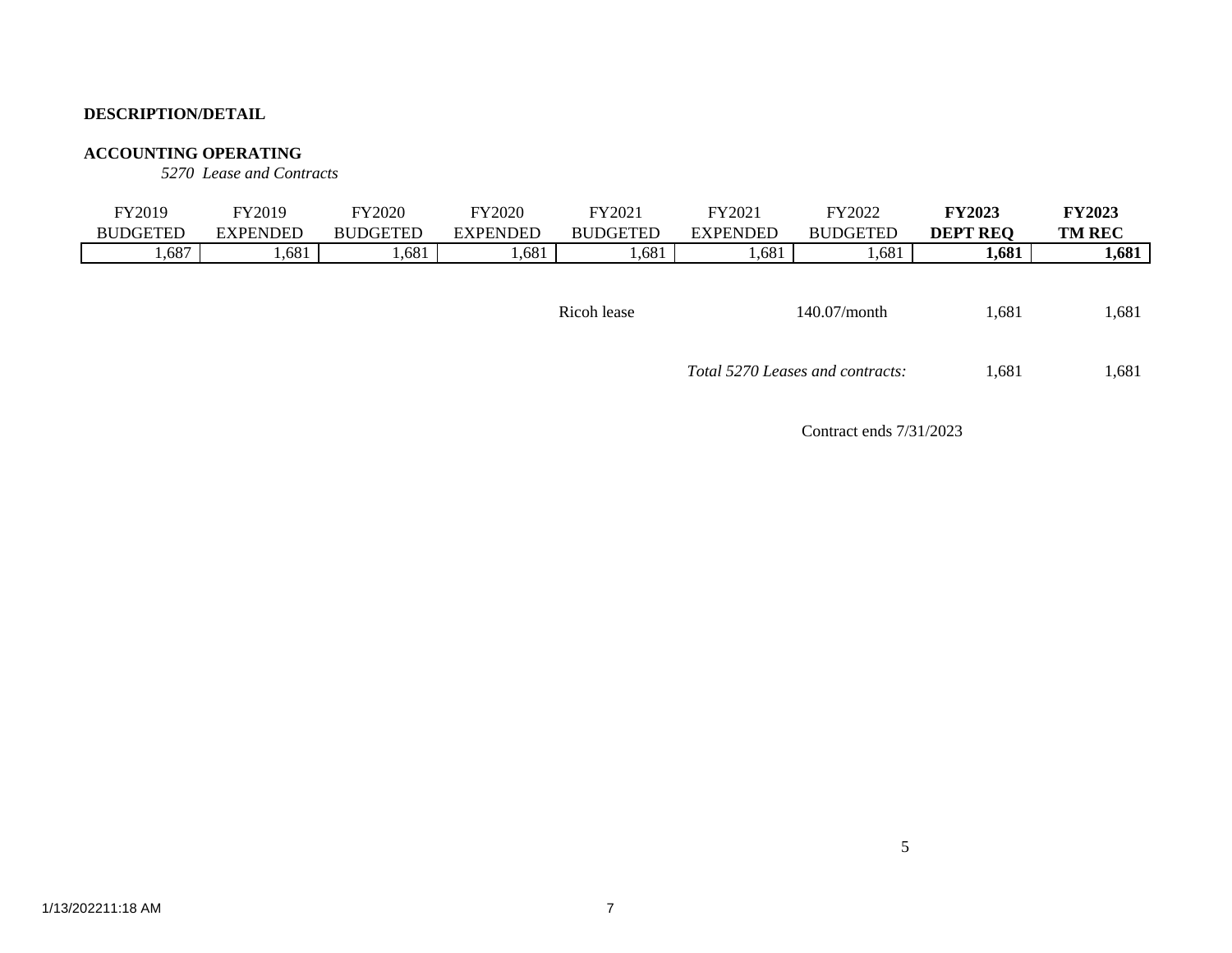# **ACCOUNTING OPERATING**

*5310 Professional Services*

| FY2019          | FY2019          | FY2020                   | FY2020                   | FY202.          | FY2021          | FY2022                   | <b>FY2023</b>   | <b>FY2023</b> |
|-----------------|-----------------|--------------------------|--------------------------|-----------------|-----------------|--------------------------|-----------------|---------------|
| <b>BUDGETED</b> | <b>EXPENDED</b> | <b>BUDGETED</b>          | <b>XPENDEL</b>           | <b>BUDGETED</b> | <b>EXPENDED</b> | <b>DGETED</b><br>BUI     | <b>DEPT REO</b> | <b>TM REC</b> |
|                 |                 | $\overline{\phantom{0}}$ | $\overline{\phantom{0}}$ |                 |                 | $\overline{\phantom{0}}$ |                 |               |

*Total 5310 Professional Services:* - -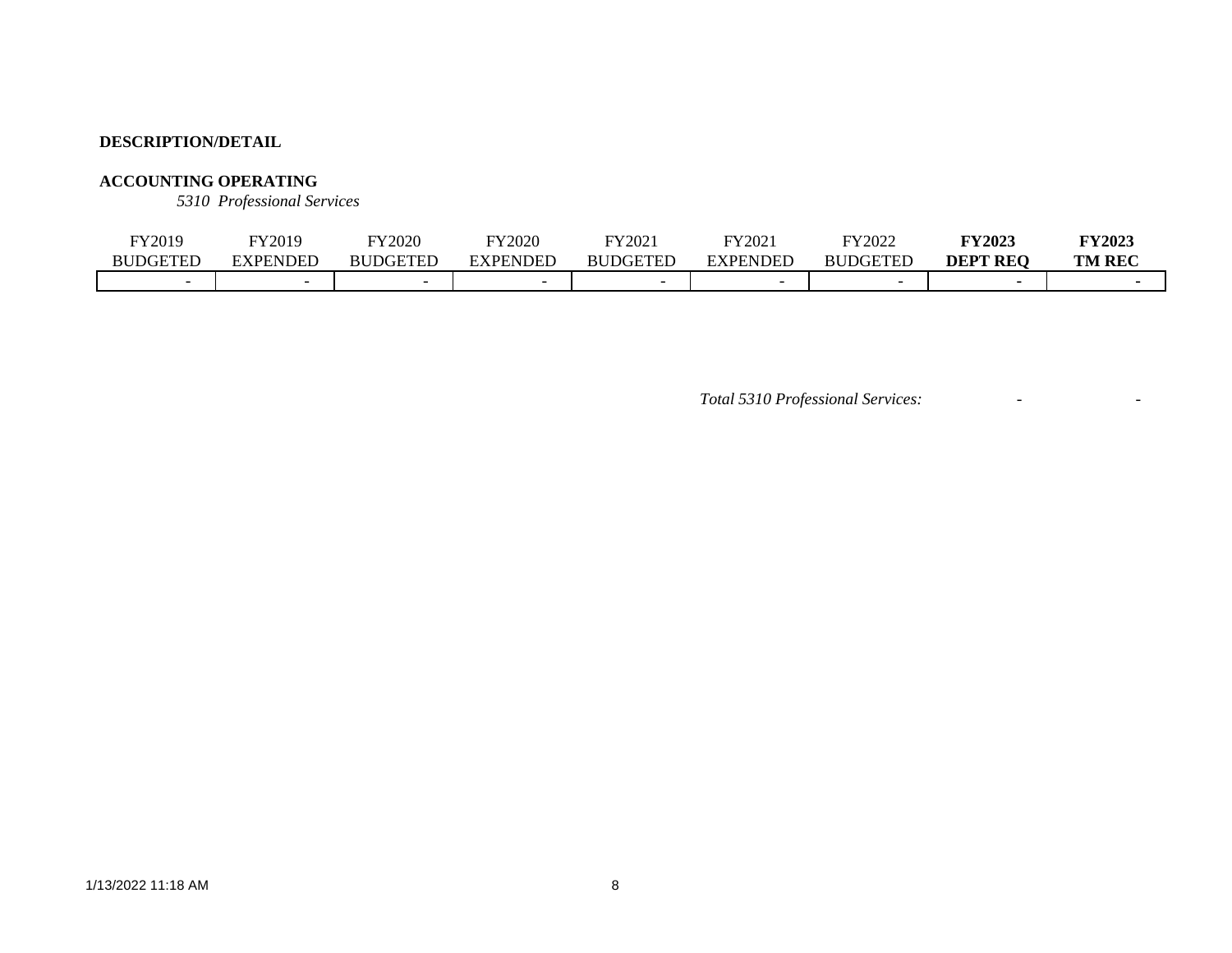#### **ACCOUNTING OPERATING**

*5340 Communications*

| FY2019   | FY2019          | FY2020          | FY2020                   | FY2021          | FY2021   | FY2022          | <b>FY2023</b>   | <b>FY2023</b> |
|----------|-----------------|-----------------|--------------------------|-----------------|----------|-----------------|-----------------|---------------|
| BUDGETED | <b>EXPENDED</b> | <b>BUDGETED</b> | <b>EXPENDED</b>          | <b>BUDGETEL</b> | EXPENDED | <b>BUDGETED</b> | <b>DEPT REO</b> | <b>TM REC</b> |
| -        |                 |                 | $\overline{\phantom{a}}$ |                 |          |                 |                 |               |

**(Finance Director Cellphone Moved to Town Hall Budget)**

*Total 5340 Communications:* - -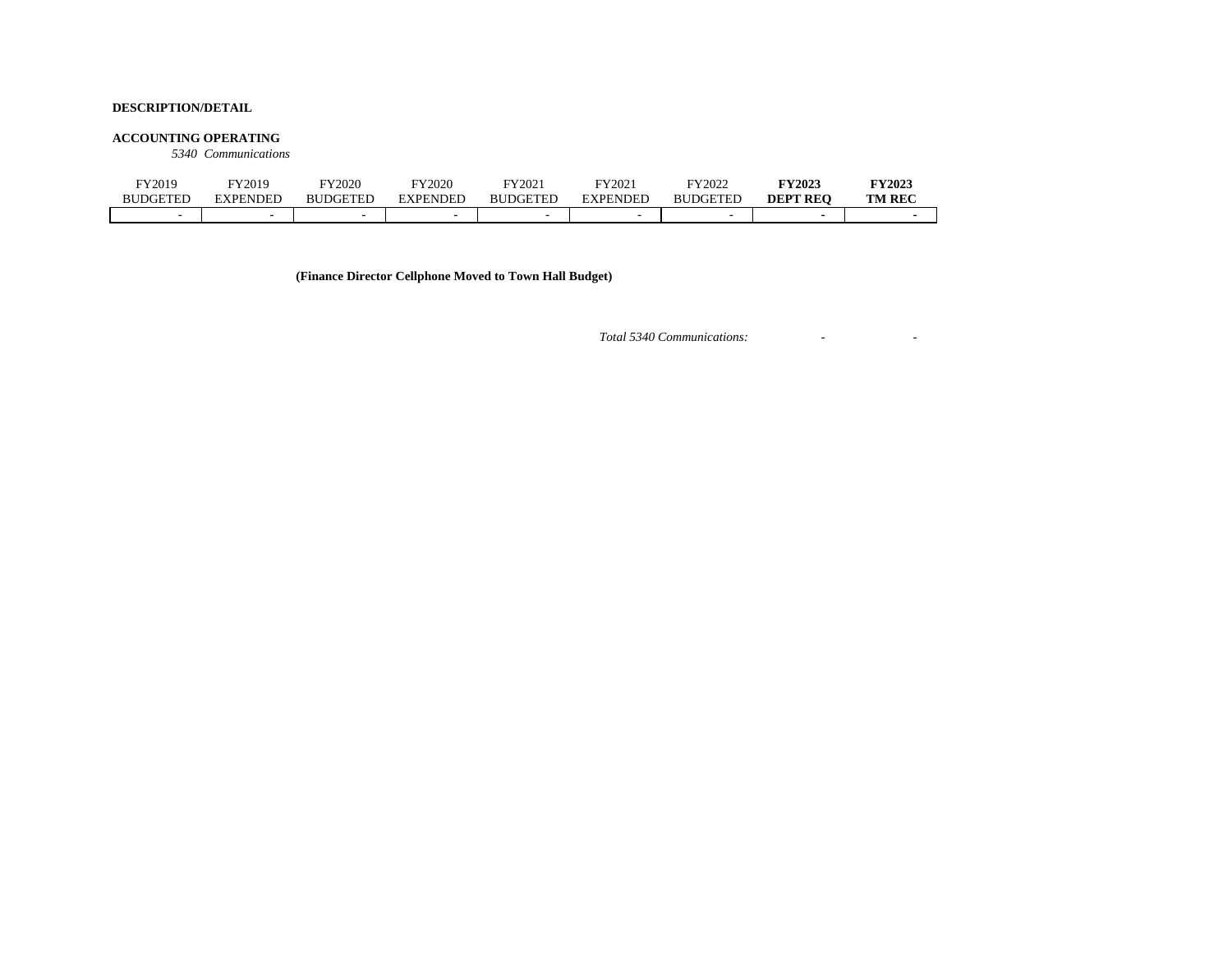# **ACCOUNTING OPERATING**

*5420 Office Supplies*

| FY2019   | FY2019                                              | FY2020          | FY2020       | FY2021          | FY202    | FY2022          | <b>FY2023</b>   | <b>FY2023</b> |
|----------|-----------------------------------------------------|-----------------|--------------|-----------------|----------|-----------------|-----------------|---------------|
| BUDGETED | EXPENDED                                            | <b>BUDGETED</b> | ENDEE<br>'DF | <b>BUDGETED</b> | EXPENDED | <b>BUDGETED</b> | <b>DEPT REO</b> | <b>TM REC</b> |
| 2,800    | $\overline{A}$<br>$\sim$ .4 $^{\prime}$ $^{\prime}$ | 2,807           | ,925         | 2,800           | 1,806    | 2,800           | 2,800           | 2,800         |

| Copy Paper                                                 |       |       |
|------------------------------------------------------------|-------|-------|
| Misc. Supplies (binders, file folders, labels, pens, etc.) | 2.800 | 2,800 |

# *Total 5420 Office Supplies* 2,800 2,800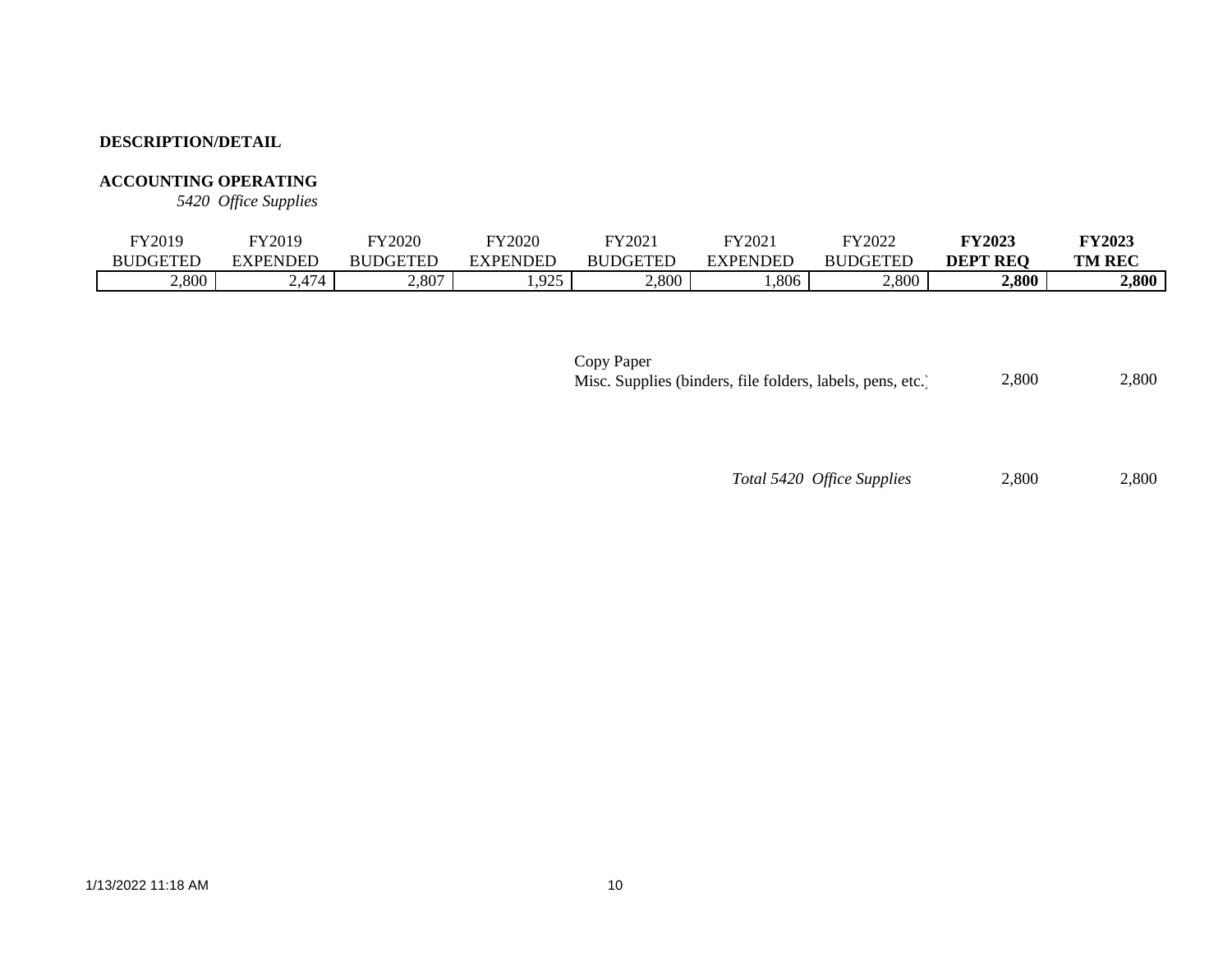# **ACCOUNTING OPERATING**

*5429 Computer Equipment and Software*

| FY2019           | FY2019                    | FY2020          | FY2020                   | FY202.          | FY202           | FY2022          | $\nabla$ Y2023  | <b>FY2023</b> |
|------------------|---------------------------|-----------------|--------------------------|-----------------|-----------------|-----------------|-----------------|---------------|
| <b>BUDGETEL</b>  | EXPENDED                  | <b>BUDGETED</b> | NDEL:<br>FYDF            | <b>RUDGETED</b> | <b>EXPENDED</b> | <b>BUDGETED</b> | <b>DEPT REO</b> | <b>TM REC</b> |
| .576<br><u>_</u> | 57 <sub>6</sub><br>$\sim$ |                 | $\overline{\phantom{0}}$ |                 |                 |                 |                 |               |

*Total 5429 Computer Equipment:* - -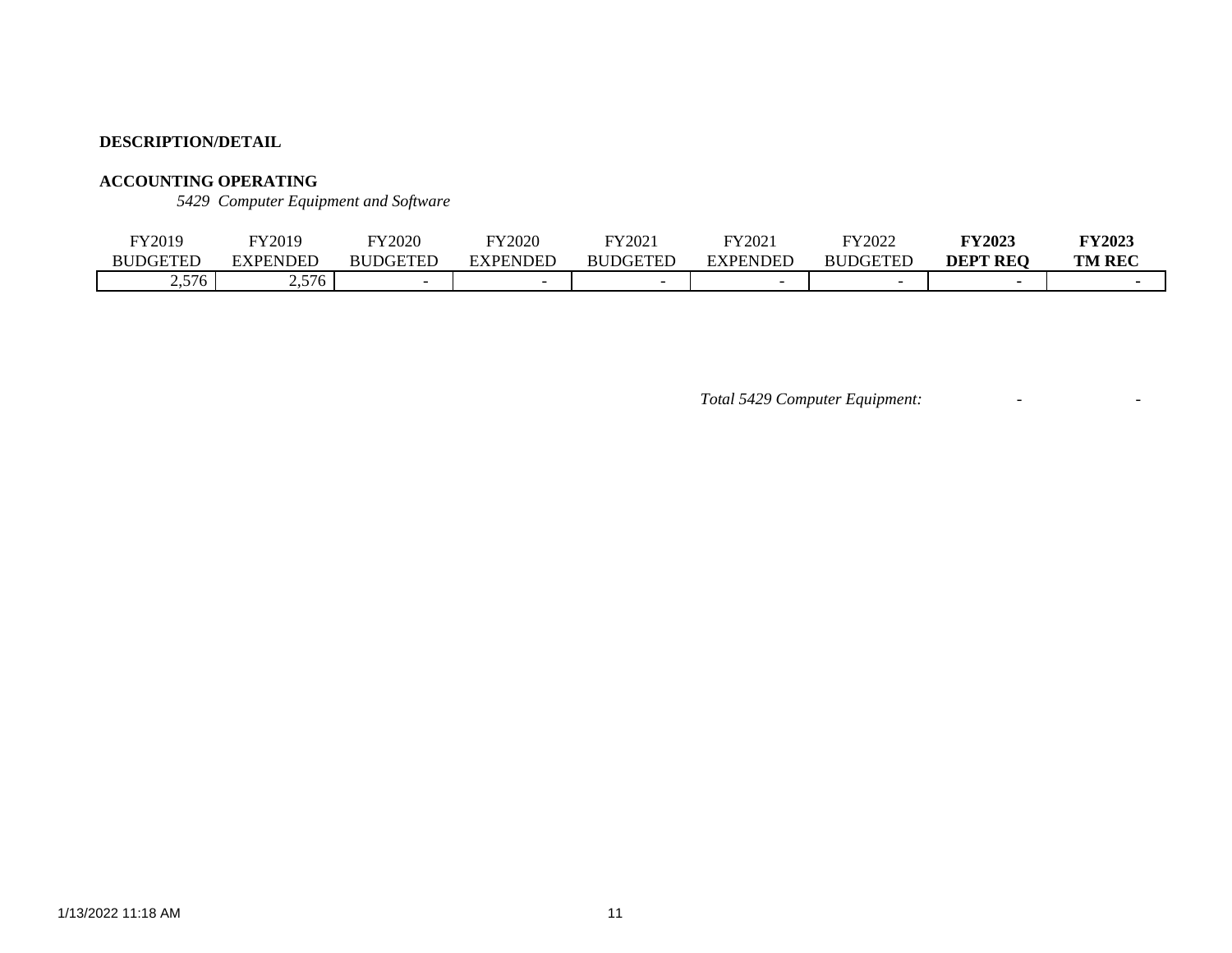#### **ACCOUNTING OPERATING**

*5501 Munis Software*

| FY2019                                                                                                                                                                                              | FY2019          | FY2020          | FY2020                                                     | FY2021                     | FY2021                       | FY2022             | <b>FY2023</b>    | <b>FY2023</b> |  |  |  |
|-----------------------------------------------------------------------------------------------------------------------------------------------------------------------------------------------------|-----------------|-----------------|------------------------------------------------------------|----------------------------|------------------------------|--------------------|------------------|---------------|--|--|--|
| <b>BUDGETED</b>                                                                                                                                                                                     | <b>EXPENDED</b> | <b>BUDGETED</b> | <b>EXPENDED</b>                                            | <b>BUDGETED</b>            | <b>EXPENDED</b>              | <b>BUDGETED</b>    | <b>DEPT REO</b>  | <b>TM REC</b> |  |  |  |
| 156,755                                                                                                                                                                                             | 156,622         | 159,720         | 157,771                                                    | 164.332                    | 160.881                      | 169,083            | 174,973          | 174,973       |  |  |  |
|                                                                                                                                                                                                     |                 | 1.89%           | 0.73%                                                      | 2.89%                      | 1.97%<br>Current             | 2.89%<br>41,993.32 | 3.48%<br>167,973 | 167,973       |  |  |  |
|                                                                                                                                                                                                     |                 |                 | Munis Support                                              |                            | $163080.84 \text{ X } 3\% =$ |                    |                  |               |  |  |  |
|                                                                                                                                                                                                     |                 |                 | Munis Training                                             |                            |                              |                    |                  |               |  |  |  |
|                                                                                                                                                                                                     |                 |                 | There is an annual increase of 3% for the software program |                            |                              |                    |                  |               |  |  |  |
| Training costs include, but are not limited to, Munis annual<br>support for the assessors for preliminary and actual billing<br>as well as any other dept training for new personnel and/or modules |                 |                 |                                                            |                            |                              |                    |                  |               |  |  |  |
|                                                                                                                                                                                                     |                 |                 |                                                            | Total 5501 Munis Software: |                              |                    |                  |               |  |  |  |
|                                                                                                                                                                                                     |                 |                 |                                                            |                            |                              |                    |                  |               |  |  |  |
|                                                                                                                                                                                                     | 167.973.27      |                 |                                                            |                            |                              |                    |                  |               |  |  |  |

| 167,973.27<br>\$7K for upgrade support if needed | 7.000   | 7.000   |
|--------------------------------------------------|---------|---------|
| Total 5501 Munis Software:                       | 174.973 | 174.973 |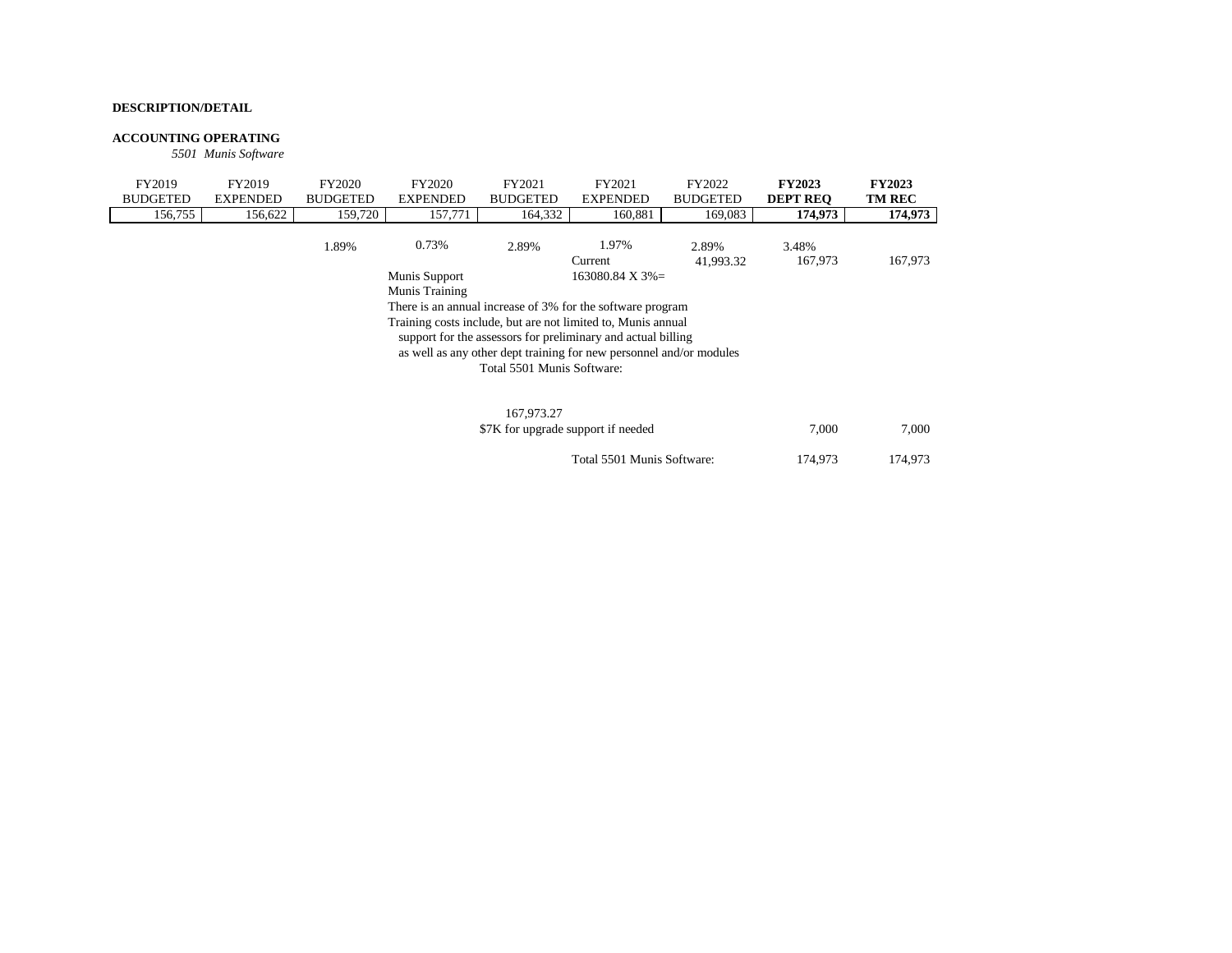### **ACCOUNTING OPERATING**

*5701 Travel*

| FY2019          | FY2019   | <b>FY2020</b>   | <b>FY2020</b> | TY2021          | FY2021   | FY2022          | <b>FY2023</b>             | <b>FY2023</b> |
|-----------------|----------|-----------------|---------------|-----------------|----------|-----------------|---------------------------|---------------|
| <b>BUDGETED</b> | EXPENDED | <b>BUDGETED</b> | EXPENDED      | <b>BUDGETED</b> | EXPENDED | <b>BUDGETED</b> | <b>REO</b><br><b>DEPT</b> | <b>TM REC</b> |
| 2,506           | 1,168    | 706             | 205           |                 |          | 2,506           | 2,506                     | 2,506         |
|                 |          |                 |               |                 |          |                 |                           |               |

Annual school 2 people @ \$550 per person (\$100 for mileage and \$450 for lodging) Summer Conference 2 person @ \$585 per person (\$110 for mileage and \$475 for lodging) Fall Conference 3 people @ \$50 per person for mileage Miscellaneous mileage 150 miles @ \$0.575 2,506 2,506

*Total 5701 Travel:* 2,506 2,506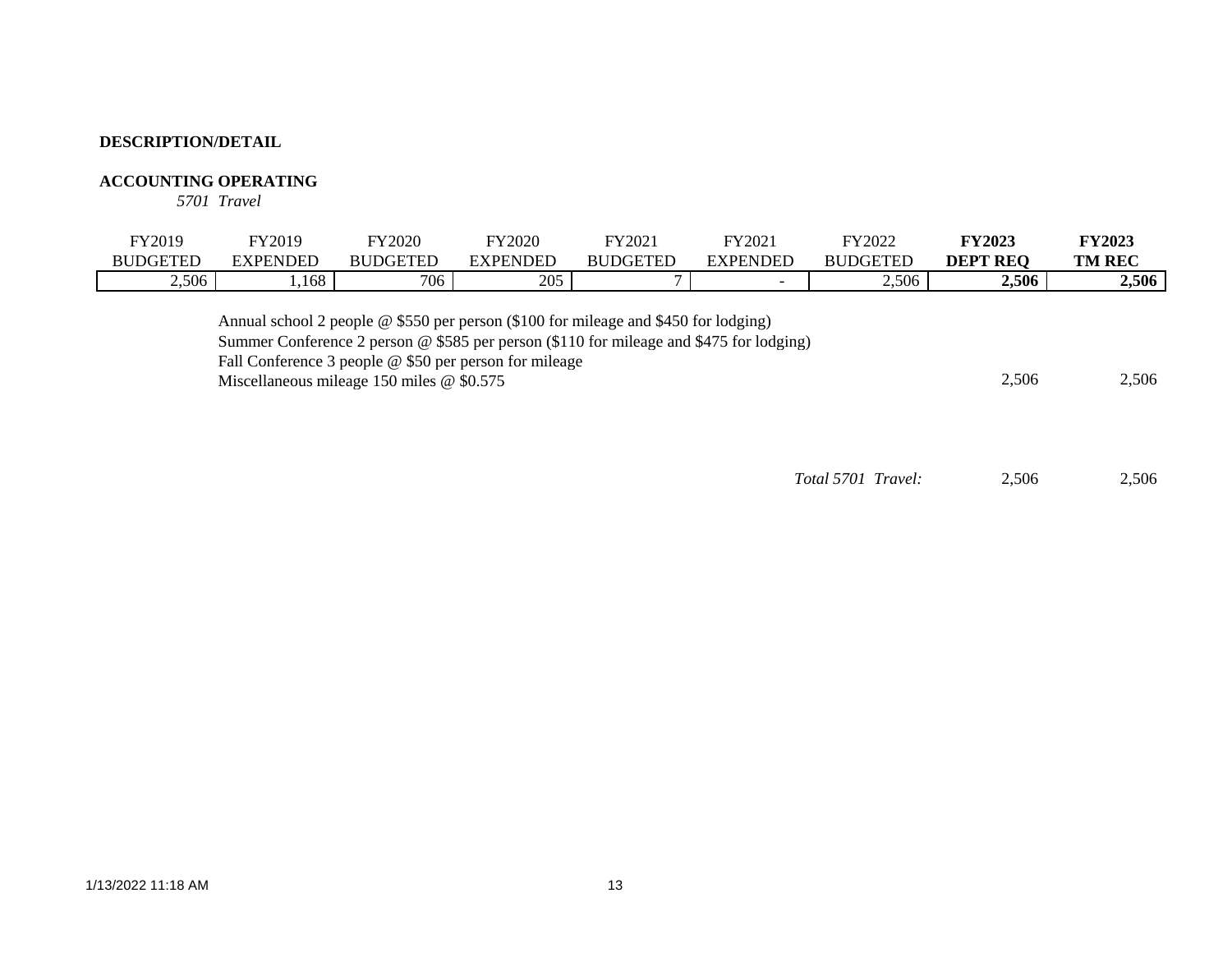# **ACCOUNTING OPERATING**

*5703 Dues and Memberships*

| <b>FY2019</b><br><b>BUDGETED</b> | FY2019<br><b>EXPENDED</b> | <b>FY2020</b><br><b>BUDGETED</b> | <b>FY2020</b><br><b>EXPENDED</b> | FY2021<br><b>BUDGETED</b>                                                                                                | FY2021<br><b>EXPENDED</b> | FY2022<br><b>BUDGETED</b> | <b>FY2023</b><br><b>DEPT REQ</b> | <b>FY2023</b><br><b>TM REC</b> |
|----------------------------------|---------------------------|----------------------------------|----------------------------------|--------------------------------------------------------------------------------------------------------------------------|---------------------------|---------------------------|----------------------------------|--------------------------------|
| 170                              | 240                       | 275                              | 275                              | 275                                                                                                                      | 275                       | 275                       | 275                              | 275                            |
|                                  |                           | <b>MMAAAA</b><br><b>EMMAAA</b>   |                                  | Town Acct (\$80), Asst Town Acct (\$45) $\&$ Senior Clerk (\$45)<br>Town Acct, Asst Town Acct & Senior Clerk (\$35 each) |                           |                           | 275                              | 275                            |

 275 275 *Total 5703 Dues and Memberships:*

Senior Account Clerk not previously member of MMAAA or EMMAAA Position added so that they can attend trainings to increase knowledge of government accounting and principals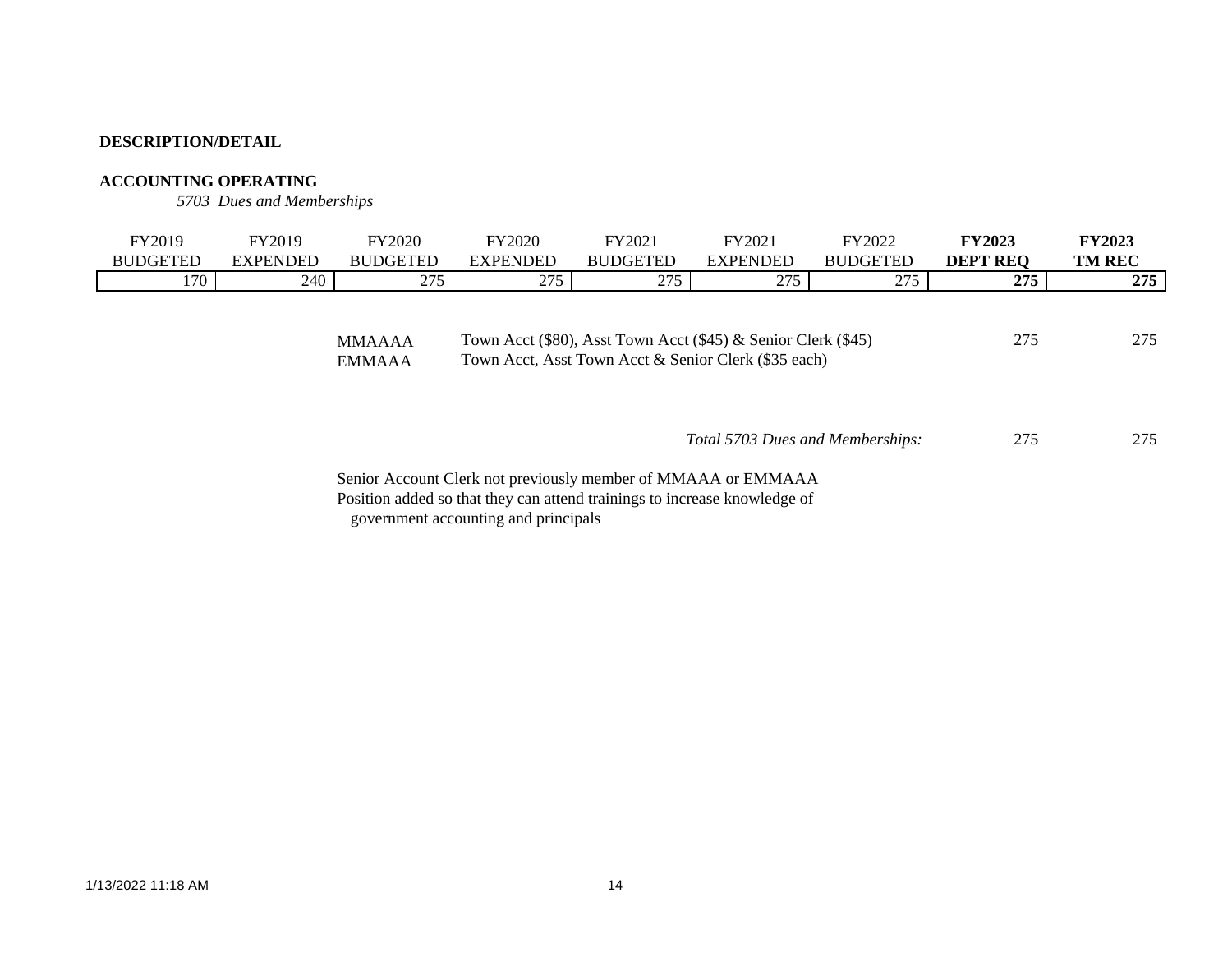# **ACCOUNTING OPERATING**

*5790 Staff Development*

| FY2019          | FY2019          | FY2020          | FY2020          | FY2021          | FY2021          | FY2022          | <b>FY2023</b>      | <b>FY2023</b> |
|-----------------|-----------------|-----------------|-----------------|-----------------|-----------------|-----------------|--------------------|---------------|
| <b>BUDGETED</b> | <b>EXPENDED</b> | <b>BUDGETED</b> | <b>EXPENDED</b> | <b>BUDGETED</b> | <b>EXPENDED</b> | <b>BUDGETED</b> | DEPT<br><b>REO</b> | <b>TM REC</b> |
| 2,300           | 990             | ,040            | 260             | 270             | 200             | 3,370<br>. ب ب  | 3,370              | 3,370         |

| MMAAA annual school 2 people $@$ \$355 per person for meals and registration      |       |       |
|-----------------------------------------------------------------------------------|-------|-------|
| MMAAA Fall conference 3 people $@$ \$100 for registration                         |       |       |
| MMAAA Summer conference 2 person @ \$550 for meals and registration               |       |       |
| Miscellaneous seminars, MUNIS, DOR, MSCPA, and MMA                                |       |       |
| Law class to aide assistant town account in obtaining CGA certification           |       |       |
| Boot Camp course to aide assistant town accountant in obtaining CGA certification | 3.370 | 3,370 |
|                                                                                   |       |       |

*Total 5790 Staff Development:* 3,370 3,370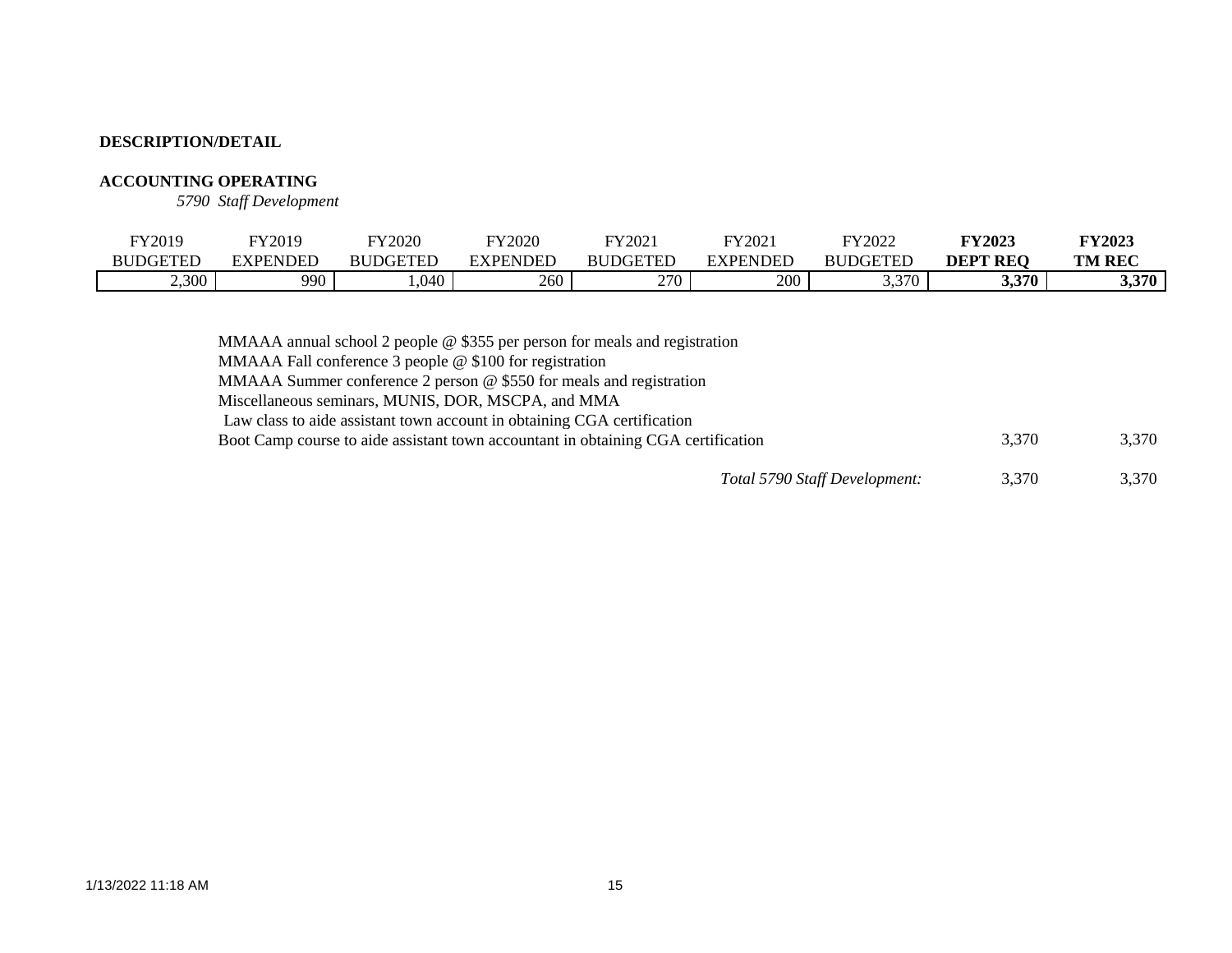# **ACCOUNTING**

*5805 Capital Outlay*

| FY2019                   | FY2019   | FY2020          | TY2020   | FY2021          | FY2021          | FY2022          | <b>FY2023</b>   | <b>FY2023</b> |
|--------------------------|----------|-----------------|----------|-----------------|-----------------|-----------------|-----------------|---------------|
| <b>BUDGETED</b>          | EXPENDED | <b>BUDGETED</b> | EXPENDED | <b>BUDGETED</b> | <b>EXPENDED</b> | <b>BUDGETED</b> | <b>DEPT REO</b> | <b>TM REC</b> |
| $\overline{\phantom{0}}$ |          |                 |          |                 |                 |                 |                 |               |

*Total 5833 Capital Outlay:* - -

- - - - - - - - - - - - -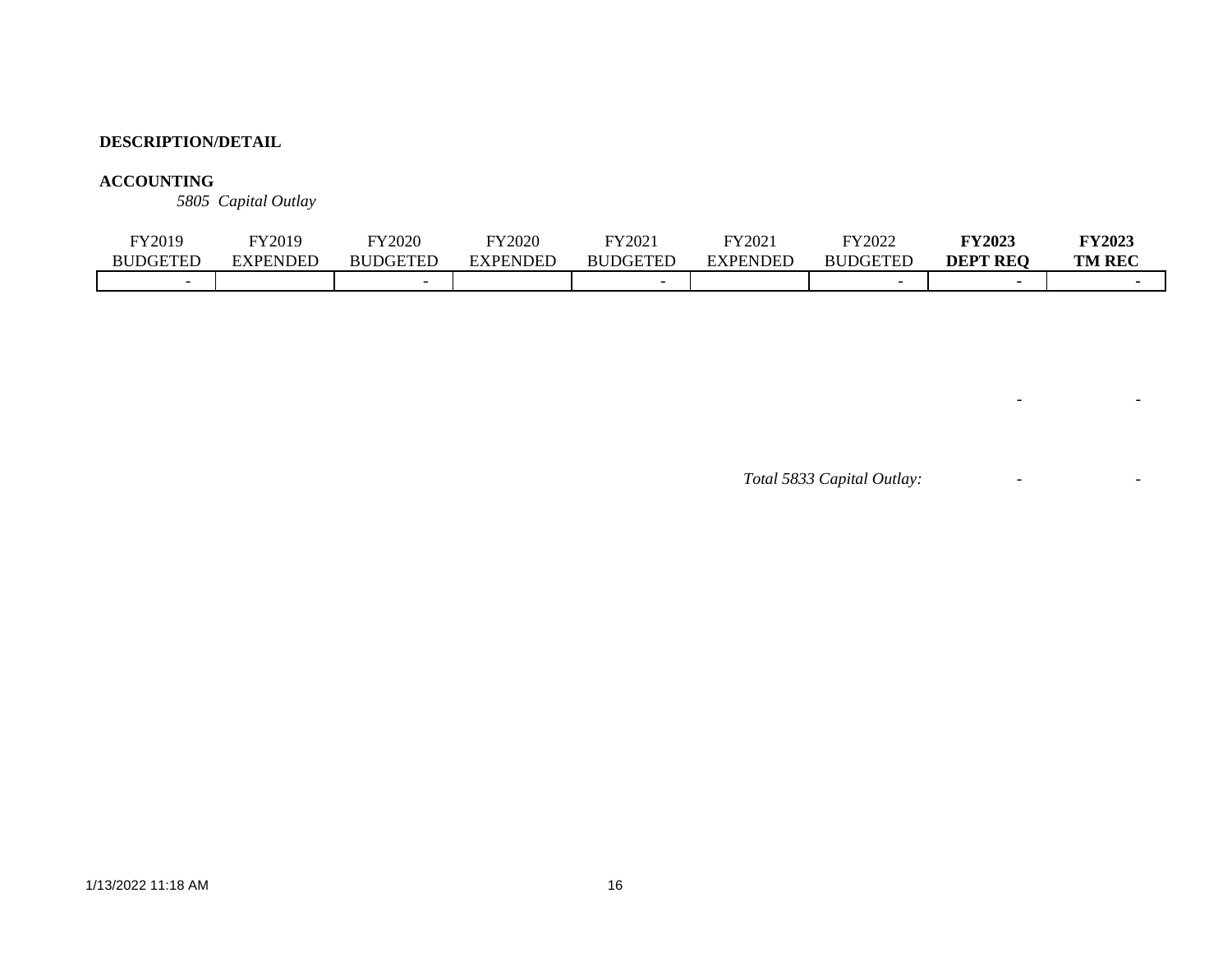

 Town of Tewksbury Town Hall Annex 11 Town Hall Ave Tewksbury, MA. 01876

Al Rego PHONE (978) 640-4320 Town Accountant FAX (978) 851-6128

# **Accounting**

To: Richard Montuori, Town Manager From: Al Rego, Town Accountant Re: FY2023 Accounting Budget & Priorities Date: November 24, 2021

Attached please find the FY2023 budget request for the Accounting Department.

The FY2023 accounting regular salaries is increasing by approximately .87%, despite the 2.25% rate increase and step increases for staff. This is attributed to the retirement of the former Town Accountant and hiring of myself at lower step. Funding has been included for the services of the Finance Director under the temporary part-time line. The 30+ years of municipal finance experience provided by the Finance Director has helped me tremendously in ramping up quickly on Tewksbury's financial structure. His institutional knowledge is an asset and I would recommend he continues in his role as long as he is willing.

The operating budget increased by 2.72%, attributed to the anticipated 3% increase in yearly Munis Software License; as well support for the upgrade in March of 2022.

The total overall budget increased 1.67% as a result of above.

# **Unfunded Priorities:**

**1.** Providing the Assistant Town Accountant with both financial and professional growth in order to retain her for the long-term. In my short time in the town, she has demonstrated her potential and has been invaluable in helping me get up to speed on our day-to-day processes. She has also shown a willingness to listen to feedback and assist me in implementing improvements. If possible, I'd like to skip her from step 2 to step 4 in FY23. **This would be an unfunded increase of \$2,318.10 to the permanent salary line.** This jump will demonstrate we are